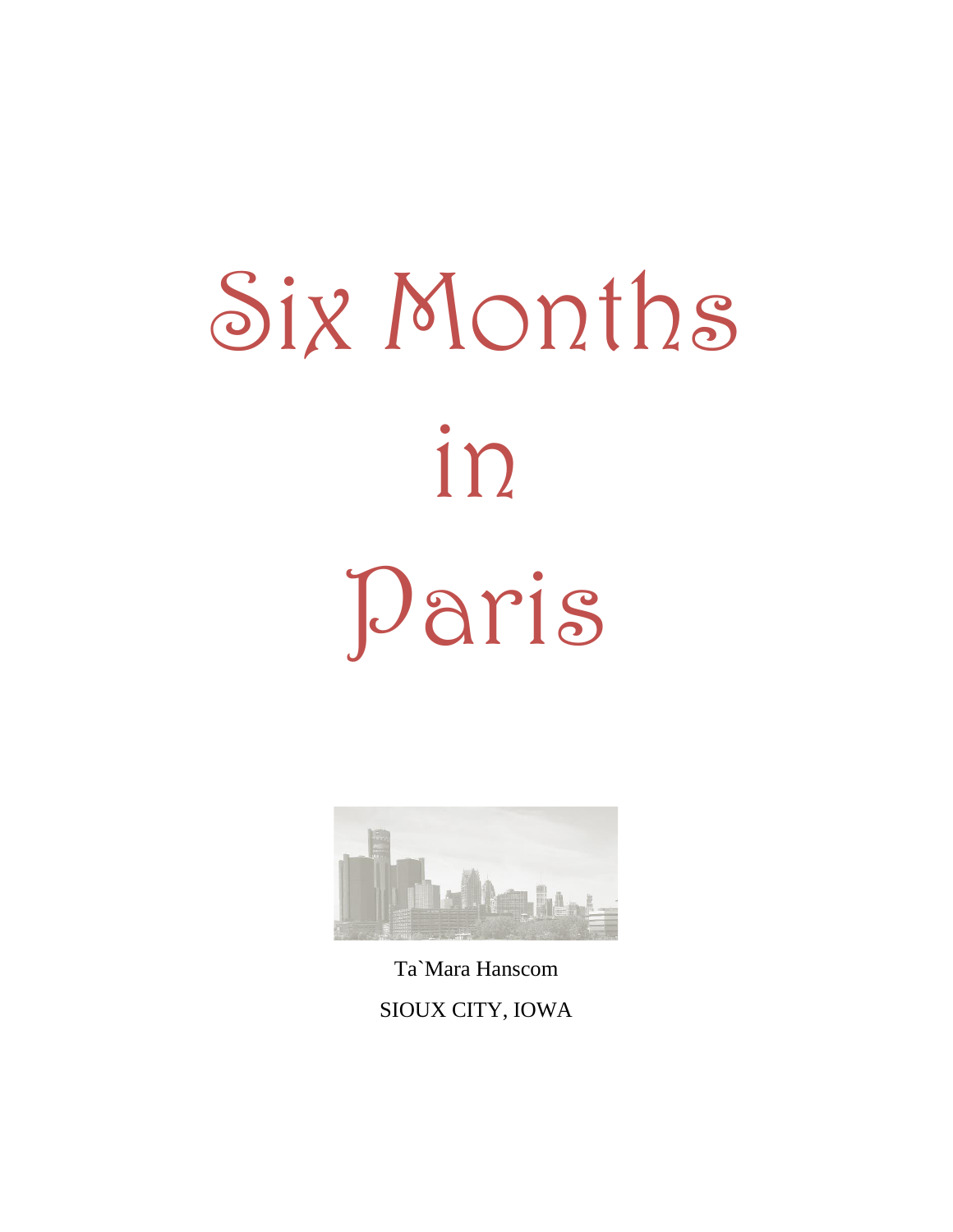## Six Months in Paris

# Copyright © 2022 Ta`Mara Hanscom

## [www.TaMaraHanscomBooks.com](http://www.tamarahanscombooks.com/)

Scripture quotations (NIV) are taken from the Holy Bible, New International Version®, NIV ® Copyright © 1973, 1978, 1984 by Biblica, Inc. ™ Used by permission of Zondervan. All rights reserved worldwide.

Cover Design by Ta`Mara Hanscom Cover Image by Unknown

> All rights reserved. Except for brief quotations in reviews, this book or parts thereof may not be reproduced in any form without written permission from the author.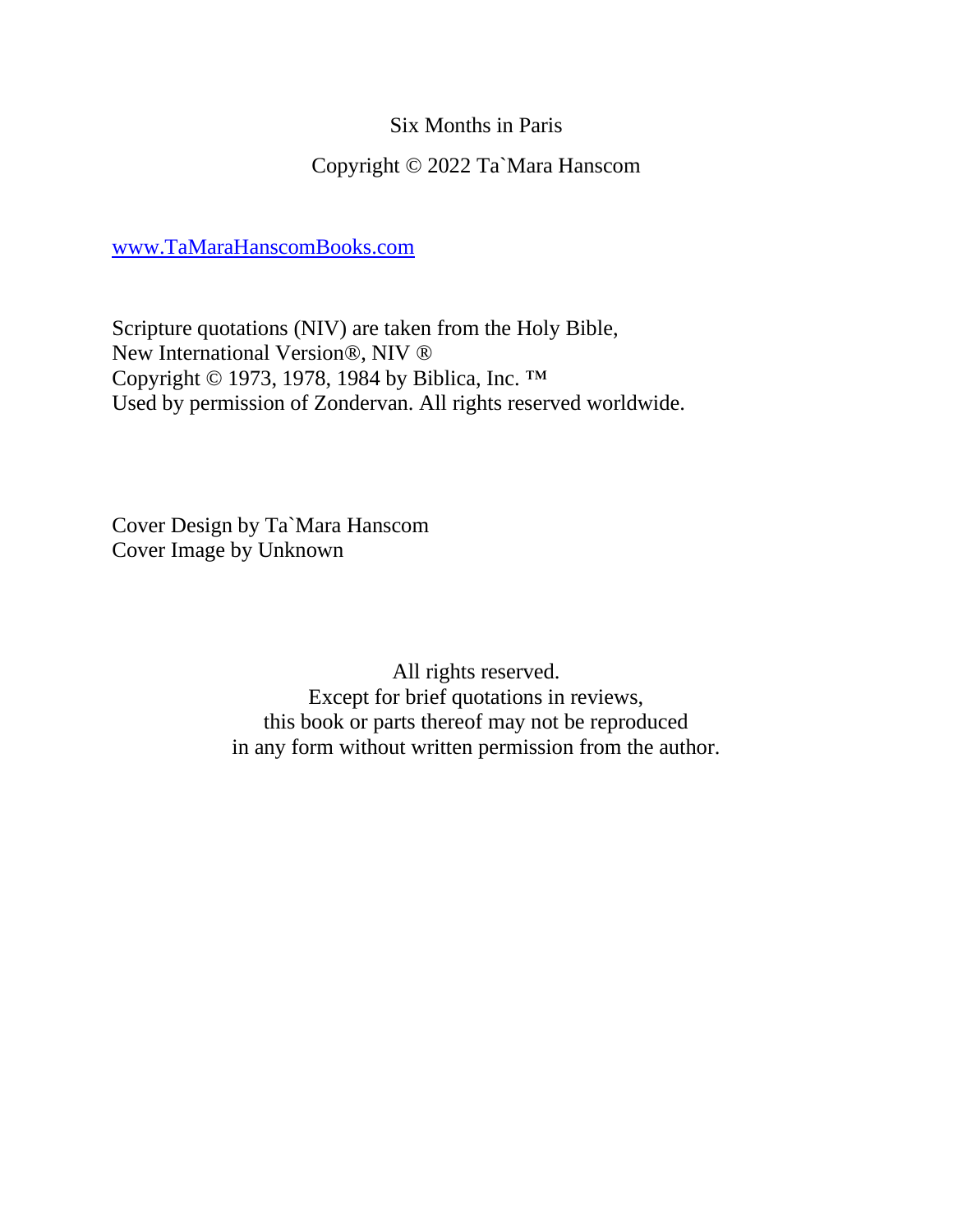### Prologue

### **January** Downtown Detroit, Michigan

Benedict Lawrence hurriedly closed the door of his office and said, "Have a seat, Liana."

She nodded and sat down in a luxurious leather chair. She watched the tall, black gentlemen take his seat behind his desk. Even at their age, nearly eighty now, Benedict was still an extraordinarily handsome man. Eyes as black as coal, skin smooth and deep brown, his hair now as silver as metal. At one time he had been all that she ever wanted.

"Thank you for seeing me on such short notice," she said. She was small, and slightly heavy-set, and knew that she hadn't aged as beautifully as Benedict. Her Jewish skin wasn't as deep and dark as his, and the lines on her face and around her eyes seemed to mark a lifetime of sadness. Her grey hair was drawn tightly into a bun at her nape. She wore an old-fashioned flower-patterned dress, and black pumps with sensible heels. She put her ample black purse on her lap, clasping the gold bars at the top with nervous fingers.

"It's been a long time," Benedict said with a smile, his white teeth gleaming against his dark skin. "How have you been?"

"I've been well," she answered with a smile of her own, relishing the moment to reconnect with one of her oldest and dearest friends.

"You can't imagine how surprised I was when I got your call." He raised a silvered brow and looked at her with curiosity. "What's going on?"